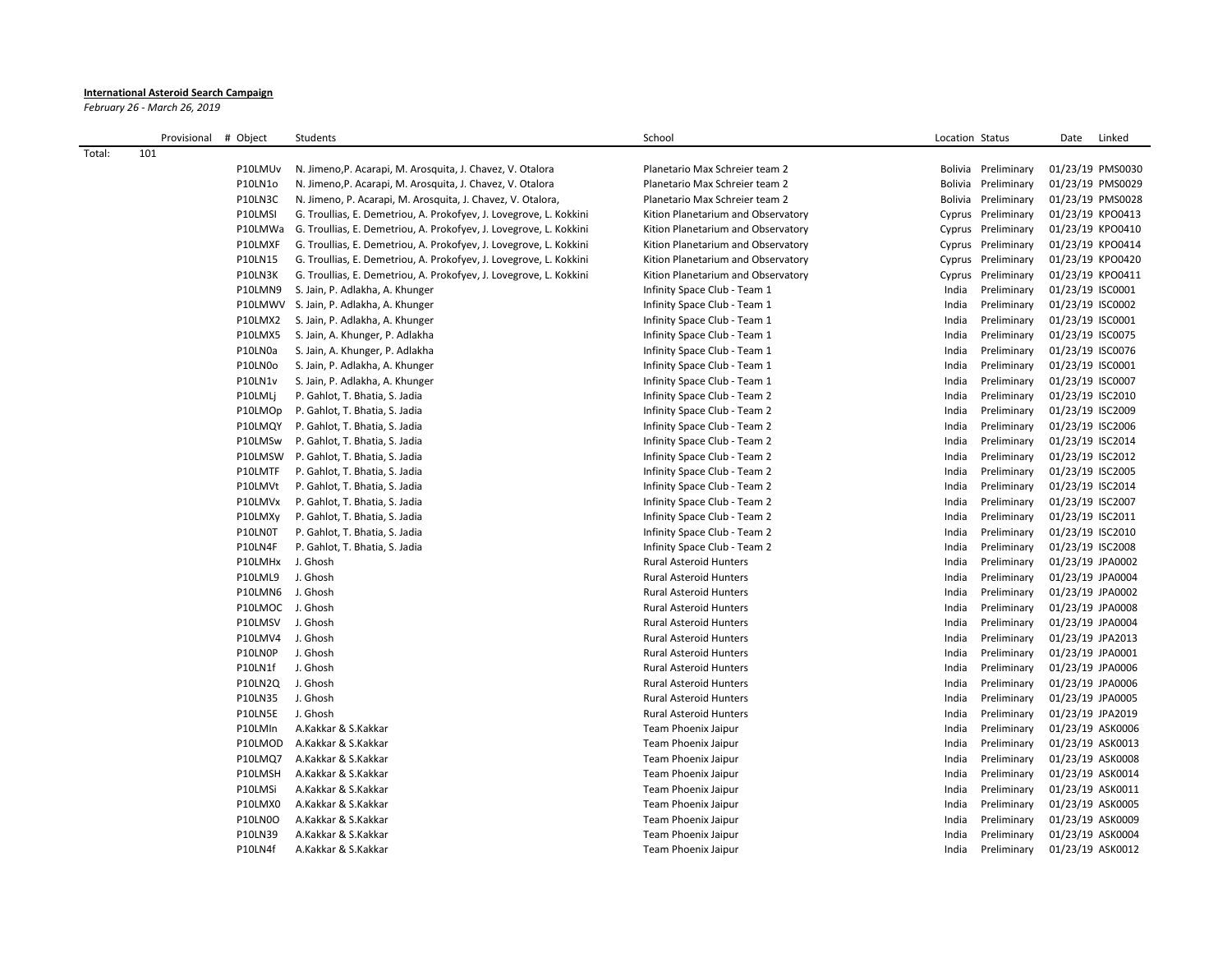| P10LN4p        | A.Kakkar & S.Kakkar                   | Team Phoenix Jaipur     | India | Preliminary        | 01/23/19 ASK0001 |
|----------------|---------------------------------------|-------------------------|-------|--------------------|------------------|
| P10LMRL        | S.Seyedhatami, M.Naderifard, S.Vahedi | Afagh Rahbar Azarbayjan | Iran  | Preliminary        | 01/23/19 ARA0004 |
| P10LMUx        | S.Seyedhatami, M.Naderifard, S.Vahedi | Afagh Rahbar Azarbayjan | Iran  | Preliminary        | 01/23/19 ARA0002 |
| P10LMWZ        | S.Seyedhatami, M.Naderifard, S.Vahedi | Afagh Rahbar Azarbayjan | Iran  | Preliminary        | 01/23/19 ARA0010 |
| P10LMX1        | S.Seyedhatami, M.Naderifard, S.Vahedi | Afagh Rahbar Azarbayjan | Iran  | Preliminary        | 01/23/19 ARA0009 |
| P10LMY9        | S.Seyedhatami, M.Naderifard, S.Vahedi | Afagh Rahbar Azarbayjan | Iran  | Preliminary        | 01/23/19 ARA0001 |
| P10LN07        | S.Seyedhatami, M.Naderifard, S.Vahedi | Afagh Rahbar Azarbayjan | Iran  | Preliminary        | 01/23/19 ARA0007 |
| <b>P10LN4I</b> | S.Seyedhatami, M.Naderifard, S.Vahedi | Afagh Rahbar Azarbayjan | Iran  | Preliminary        | 01/23/19 ARA0014 |
| P10LN4Q        | S.Seyedhatami, M.Naderifard, S.Vahedi | Afagh Rahbar Azarbayjan | Iran  | Preliminary        | 01/23/19 ARA0012 |
| P10LN5C        | S.Seyedhatami, M.Naderifard, S.Vahedi | Afagh Rahbar Azarbayjan | Iran  | Preliminary        | 01/23/19 ARA0013 |
| P10LN5e        | S.Seyedhatami, M.Naderifard, S.Vahedi | Afagh Rahbar Azarbayjan | Iran  | Preliminary        | 01/23/19 ARA0003 |
| P10LMOL        | C.Akkan, B. Caglar & B.Gungor         | MHUAL-3                 |       | Turkey Preliminary | 01/23/19 MHU3213 |
| P10LMVK        | C.Akkan, B. Caglar & B.Gungor         | MHUAL-3                 |       | Turkey Preliminary | 01/23/19 MHU3210 |
| P10LMXm        | C.Akkan, B. Caglar & B.Gungor         | MHUAL-3                 |       | Turkey Preliminary | 01/23/19 MHU3208 |
| P10LN25        | C.Akkan, B. Caglar & B.Gungor         | MHUAL-3                 |       | Turkey Preliminary | 01/23/19 MHU3209 |
| P10LN2M        | C.Akkan, B. Caglar & B.Gungor         | MHUAL-3                 |       | Turkey Preliminary | 01/23/19 MHU3204 |
| P10LN3c        | C.Akkan, B. Caglar & B.Gungor         | MHUAL-3                 |       | Turkey Preliminary | 01/23/19 MHU3214 |
| P10LN3T        | C.Akkan, B. Caglar & B.Gungor         | MHUAL-3                 |       | Turkey Preliminary | 01/23/19 MHU3202 |
|                |                                       |                         |       |                    |                  |

| P10LZQa | K. Ohara, A. Santander, C. Calle, E. Huanca, J. Carvajal           | Planetario Max Schreirer                            |       | Bolivia Preliminary | 02/04/19 PMS0036 |
|---------|--------------------------------------------------------------------|-----------------------------------------------------|-------|---------------------|------------------|
| P10M7bN | K. Ohara, A. Santander, C. Calle, E. Huanca, J. Carvajal           | Planetario Max Schreirer                            |       | Bolivia Preliminary | 02/04/19 PMS0038 |
| P10LWNB | G. Troullias, E. Demetriou, A. Prokofyev, J. Lovegrove, L. Kokkini | Kition Planetarium and Observatory                  |       | Cyprus Preliminary  | 02/04/19 KPO0426 |
| P10LWOD | G. Troullias, E. Demetriou, A. Prokofyev, J. Lovegrove, L. Kokkini | Kition Planetarium and Observatory                  |       | Cyprus Preliminary  | 02/04/19 KPO0424 |
| P10LWQG | G. Troullias, E. Demetriou, A. Prokofyev, E. Panoula, L. Kokkini   | Kition Planetarium and Observatory                  |       | Cyprus Preliminary  | 02/04/19 KPO0427 |
| P10LWLj | V. Sharma, V. Koul, A. Vats                                        | Department Of Aerospace-team 1                      | India | Preliminary         | 02/04/19 DOA0089 |
| P10LWPM | V. Sharma, V. Koul, A. Vats                                        | Department Of Aerospace-team 1                      | India | Preliminary         | 02/04/19 DOA0104 |
| P10LWPd | Himali, G. Gupta, M. Nautiyal, P. Desai                            | Department Of Aerospace-team 2                      | India | Preliminary         | 02/04/19 DOA2107 |
| P10LWQS | Himali, G. Gupta, M. Nautiyal, P. Desai                            | Department Of Aerospace-team 2                      | India | Preliminary         | 02/04/19 DOA2105 |
| P10LWKq | S. Jain, A. Khunger, P. Adlakha                                    | Infinity Space Club - Team 1                        | India | Preliminary         | 02/04/19 ISC0105 |
| P10LWNI | S. Jain, A. Khunger, P. Adlakha                                    | Infinity Space Club - Team 1                        | India | Preliminary         | 02/04/19 ISC0056 |
| P10LWJU | P. Gahlot, T. Bhatia, S. Jadia                                     | Infinity Space Club - Team 2                        | India | Preliminary         | 02/04/19 ISC2133 |
| P10LWOn | P. Gahlot, T. Bhatia, S. Jadia                                     | Infinity Space Club - Team 2                        | India | Preliminary         | 02/04/19 ISC2059 |
| P10LWlh | J. Ghosh                                                           | <b>Rural Asteroid Hunters</b>                       | India | Preliminary         | 02/04/19 JPA1979 |
| P10LWOI | J. Ghosh                                                           | <b>Rural Asteroid Hunters</b>                       | India | Preliminary         | 02/04/19 JPA2019 |
| P10LWJi | D. Paliwal, V. Deshmukh, V. Kumar                                  | School of Engineering UPES Team 1                   | India | Preliminary         | 02/04/19 SOE0111 |
| P10LWOM | D. Paliwal, V. Deshmukh, V. Kumar                                  | School of Engineering UPES Team 1                   | India | Preliminary         | 02/04/19 SOE0191 |
| P10LWP9 | D. Paliwal, V. Deshmukh, V. Kumar                                  | School of Engineering UPES Team 1                   | India | Preliminary         | 02/04/19 SOE0126 |
| P10LWQI | D. Paliwal, V. Deshmukh, V. Kumar                                  | School of Engineering UPES Team 1                   | India | Preliminary         | 02/04/19 SOE0194 |
| P10LWly | S. Patial, C. Taneja, P. Jain, P. Jain                             | School of Engineering UPES Team 2                   | India | Preliminary         | 02/04/19 SOE2078 |
| P10LWKG | S. Patial, C. Taneja, P. Jain, P. Jain                             | School of Engineering UPES Team 2                   | India | Preliminary         | 02/04/19 SOE2027 |
| P10LWKI | S. Patial, C. Taneja, P. Jain, P. Jain                             | School of Engineering UPES Team 2                   | India | Preliminary         | 02/04/19 SOE2066 |
| P10LWNb | S. Patial, C. Taneja, P. Jain, P. Jain                             | School of Engineering UPES Team 2                   | India | Preliminary         | 02/04/19 SOE2056 |
| P10LWNP | S. Patial, C. Taneja, P. Jain, P. Jain                             | School of Engineering UPES Team 2                   | India | Preliminary         | 02/04/19 SOE2041 |
| P10LWNv | S. Patial, C. Taneja, P. Jain, P. Jain                             | School of Engineering UPES Team 2                   | India | Preliminary         | 02/04/19 SOE2067 |
| P10LWMg | A.Kakkar & S.Kakkar                                                | Team Phoenix Jaipur                                 | India | Preliminary         | 02/04/19 ASK0010 |
| P10LWNz | S. Pedapudi & I. Thirumavalavan                                    | The Mystronomy Group                                | India | Preliminary         | 02/04/19 TMG0001 |
| P10LWKy | R. Sharma, U. Jain, H. Rayadu                                      | University Of Petroleum And Energy Studies - Team 1 | India | Preliminary         | 02/04/19 UPE0002 |
| P10LWN9 | R. Sharma, U. Jain, H. Rayadu                                      | University Of Petroleum And Energy Studies - Team 1 | India | Preliminary         | 02/04/19 UPE0004 |
| P10LWNH | R. Sharma, U. Jain, H. Rayadu                                      | University Of Petroleum And Energy Studies - Team 1 | India | Preliminary         | 02/04/19 UPE0009 |
| P10LWOk | R. Sharma, U. Jain, H. Rayadu                                      | University Of Petroleum And Energy Studies - Team 1 | India | Preliminary         | 02/04/19 UPE0006 |

Afagh Rahbar Azarbayjan **M.N.Naderifard, S.Naderifard, S.Vahedi Afagh Preliminary 101/23/19 ARA0004** P10LMUx S.Seyedhatami, M.Naderifard, S.Vahedi Afagh Rahbar Azarbayjan Iran Preliminary 01/23/19 ARA0002 P10LMWZ S.Seyedhatami, M.Naderifard, S.Vahedi Afagh Rahbar Azarbayjan Iran Preliminary 01/23/19 ARA0010 P10LMX1 S.Seyedhatami, M.Naderifard, S.Vahedi Afagh Rahbar Azarbayjan Iran Preliminary 01/23/19 ARA0009 P10LMY9 S.Seyedhatami, M.Naderifard, S.Vahedi Afagh Rahbar Azarbayjan Iran Preliminary 01/23/19 ARA0001 P10LN07 S.Seyedhatami, M.Naderifard, S.Vahedi Afagh Rahbar Azarbayjan Iran Preliminary 01/23/19 ARA0007 P10LN4l S.Seyedhatami, M.Naderifard, S.Vahedi Afagh Rahbar Azarbayjan Iran Preliminary 01/23/19 ARA0014 P10LN4Q S.Seyedhatami, M.Naderifard, S.Vahedi Afagh Rahbar Azarbayjan Iran Preliminary 01/23/19 ARA0012 P10LN5C S.Seyedhatami, M.Naderifard, S.Vahedi Afagh Rahbar Azarbayjan Iran Preliminary 01/23/19 ARA0013 P10LN5e S.Seyedhatami, M.Naderifard, S.Vahedi Afagh Rahbar Azarbayjan Iran Preliminary 01/23/19 ARA0003